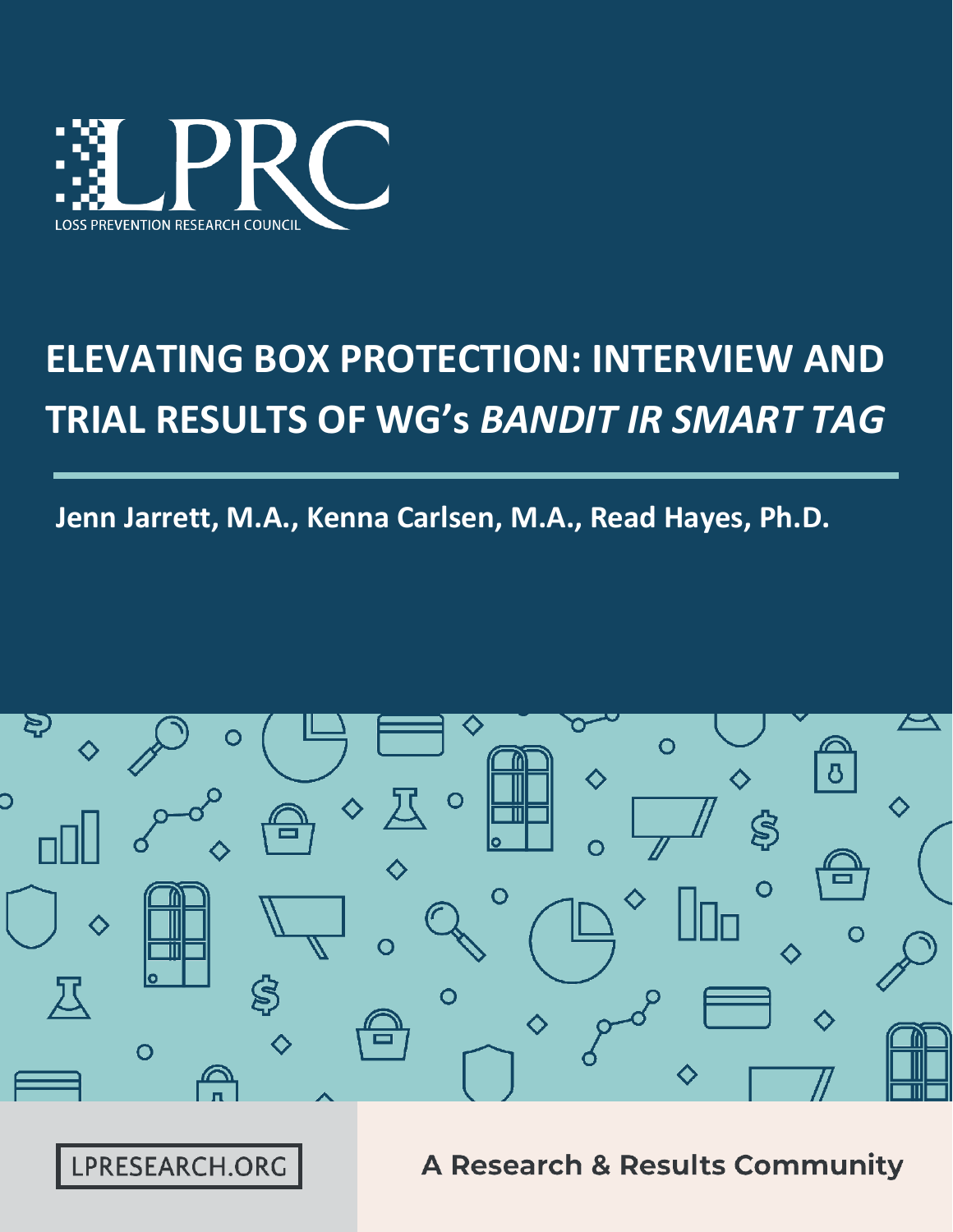# **Executive Summary**

In 2019, the Loss Prevention Research Council worked with a large health and beauty retailer located in Jacksonville, Florida to better understand the impact of implementing WG's *Bandit Tag*. A mixed-methods approach was utilized, where results indicated that:

- Trial results indicated a favorable impact of the *Bandit Tag* when comparing shrink data from 2018 to 2019.
- 60% of offenders noticed the *Bandit Tag* in-store, while 30% were able to correctly identify all the capabilities of the technology.
- Offenders were "somewhat unlikely" to steal an item protected by the *Bandit Tag* (2.5 out of 5).
	- o Only one offender stated that they would still steal a product protected by the *Bandit Tag*, with most offenders reporting that they would instead target an unprotected item, indicating that the technology deterred them away from theft of that protected product.
- Offenders rated the *Bandit Tag* as more of a deterrent than CCTV, EAS, RFID, and public view monitors (PVMs).
- A majority of customers (97%) felt "comfortable" or "very comfortable" with the *Bandit Tag.*
- Customers tended to "agree" to "strongly agree" with the statement *I like this technology* (4.57 out of 5).
- Associates believed the *Bandit Tag* positively impacted their ability to serve customers (4 out of 5)
- Associates showed a slight preference for the *Bandit Tag* over CCTVs and PVMs.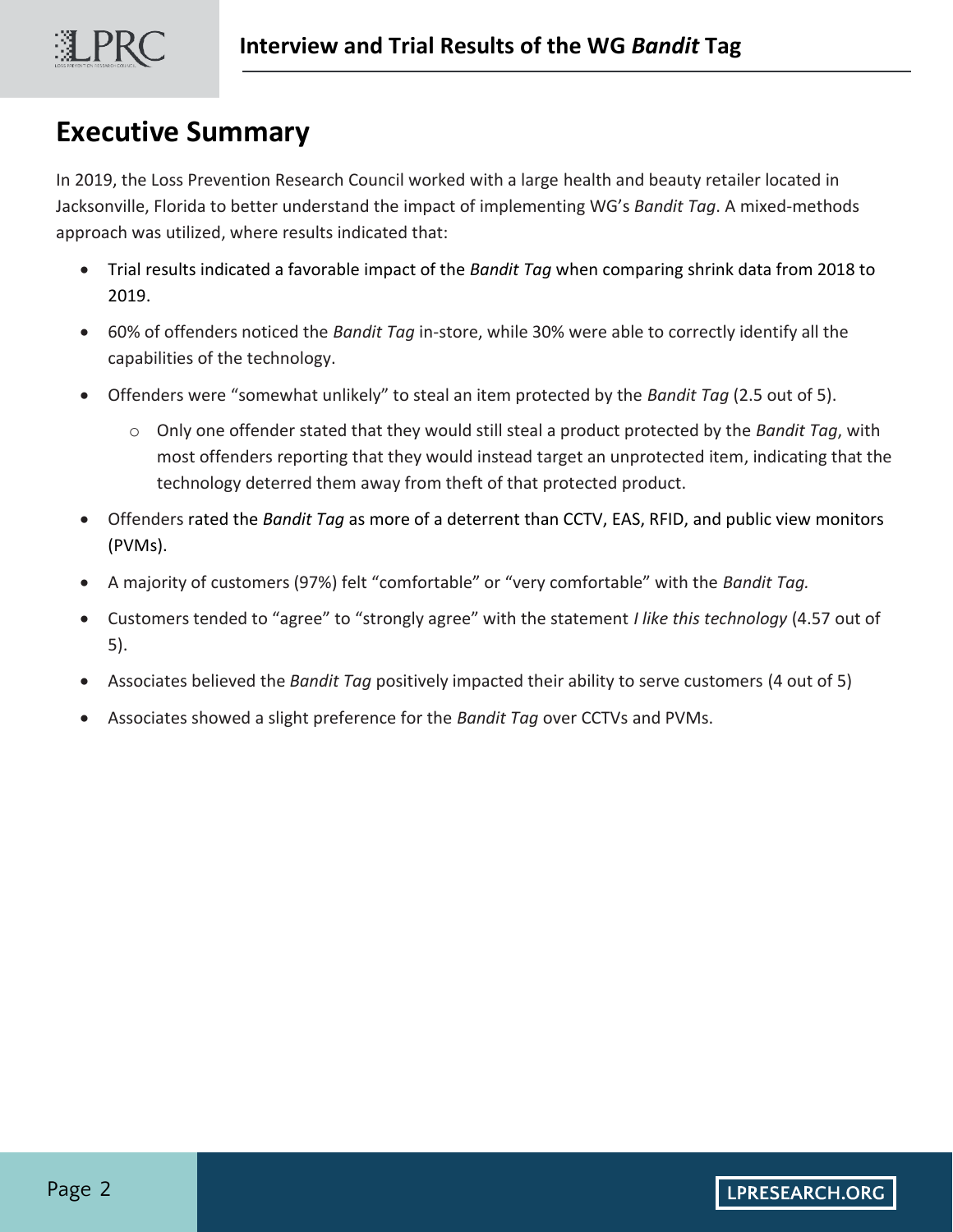

# **INTRODUCTION**

Theft and shoplifting remain a prominent issue within the retail sector. In fact, results from the 2020 National Retail Security Survey show that shrink was at an all-time high in 2019, accounting for 1.62% of a retailers' bottom line - a number estimated to cost the industry \$61.7 billion annually (NRF, 2020). As a result, retailers have turned to evidence-based technological solutions in an attempt to reduce external theft in their stores (Hayes, 2003; Johns, Hayes, Scicchitano, Grottini, 2017; Lab 2010).

Package tags and wraps are widely used to protect merchandise. However, as retail offenders learn techniques to defeat these technologies, solution providers must respond by developing new, more secure ways to protect products. WG developed and sought to test their *Bandit IR Smart Tag*, a universal package tag designed to protect hard merchandise.

The goals of the research were to:

- 1. Understand the quantitative impact of implementing the technology in-store by comparing the shrink numbers from 2018 to 2019 following installation of the *Bandit Tag.*
- 2. Examine offender reactions to the *Bandit Tag* technology, including its deterrent power and improvement suggestions.
- 3. Understand customer perceptions and reactions toward the *Bandit Tag* technology.
- 4. Understand associate perceptions and reactions toward the *Bandit Tag* technology.

# **BACKGROUND**

## **Research Design**

In 2019, the Loss Prevention Research Council worked with a large health and beauty retailer located in Jacksonville, Florida to better understand the impact of implementing WG's *Bandit Tag*. A mixed-methods approach was utilized. First, the retailer provided us with their store-level shrink data from 2018 and 2019 (*before* and *after* implementation of the *Bandit Tag*)*,* allowing us to estimate the quantitative impact of the technology.

Next, using qualitative interviewing methods, retail offenders were recruited to better understand their reactions to the technology and to gather feedback on the technology. Customer intercepts took place within the stores, where they were asked to provide feedback on the technology. Finally, store associates were asked to trial the tags and then participated in an interview with an LPRC Research Scientist.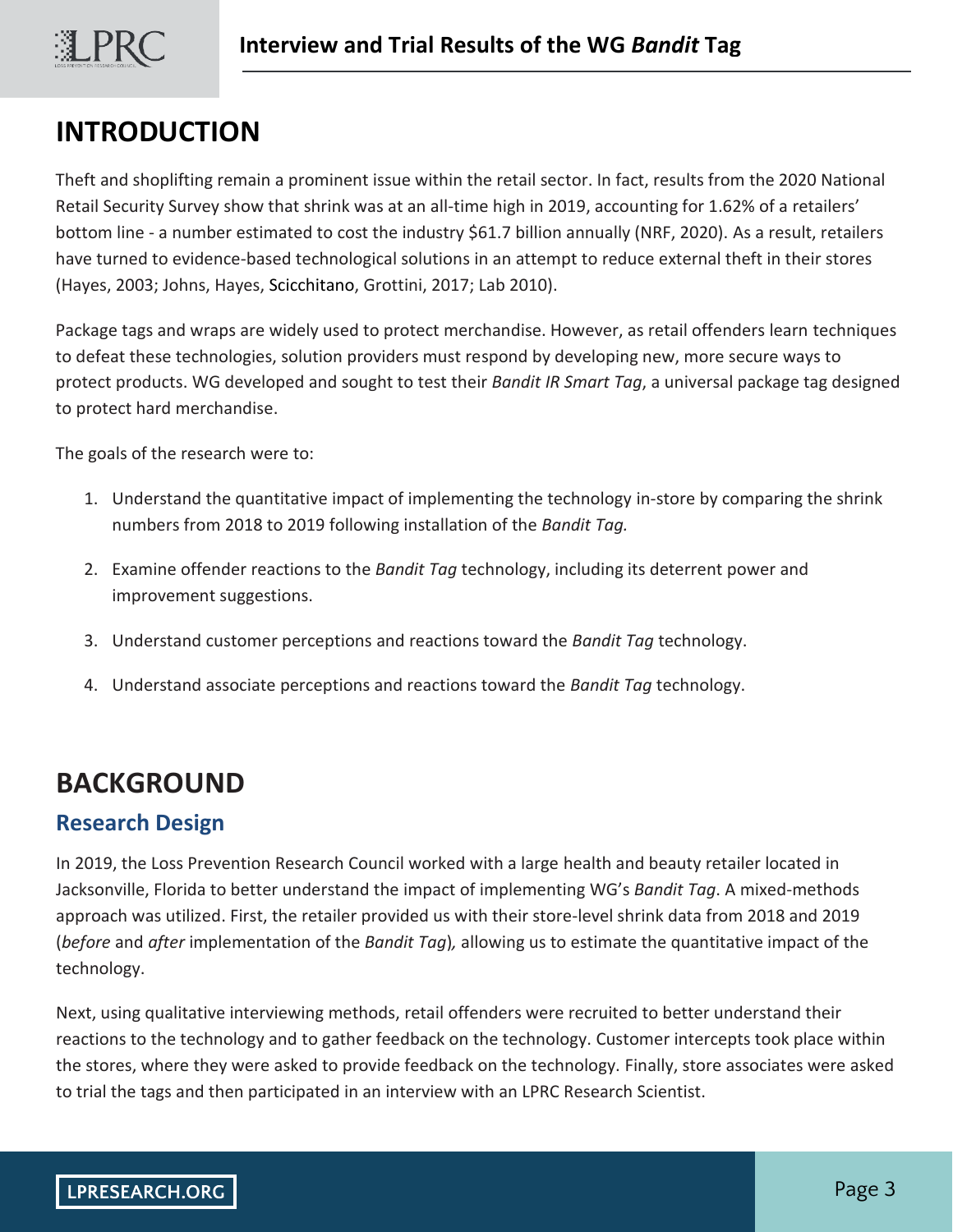## *Bandit IR Smart Tag* **Design**

LPRC

WG's *Bandit IR Smart Tag* is advertised as an advanced security for boxed merchandise, equipped with up to four alarm levels and boasting faster application and removal time. The advertised benefits of the tag are:

- It is easily attached to boxed merchandise.
- It is activated with the push of a button.
- The plunger on the tag recognizes when it is on a surface.
- Boxes can be arranged in a more aesthetically pleasing way.
- It alarms when tampered with or removed.
- It alarms when in range of EAS pedestals.
- It cannot be removed without a patented WG IR detacher.
- It is also available with an active RFID chip set



#### Figure 1. **Photos of WG's** *Bandit Tag*

# **RESULTS**

## **Trial Results**

In order to estimate the quantitative impact of the *Bandit Tag*, the participating retailer provided shrink data from two StoreLabs currently utilizing the technology. Cycle counts do not occur regularly or uniformly across the brands, therefore, shrink numbers were compared from 2018 to the same time period in 2019 (following installation of the technology). Notably, all three brands saw a decrease in shrink following installation of the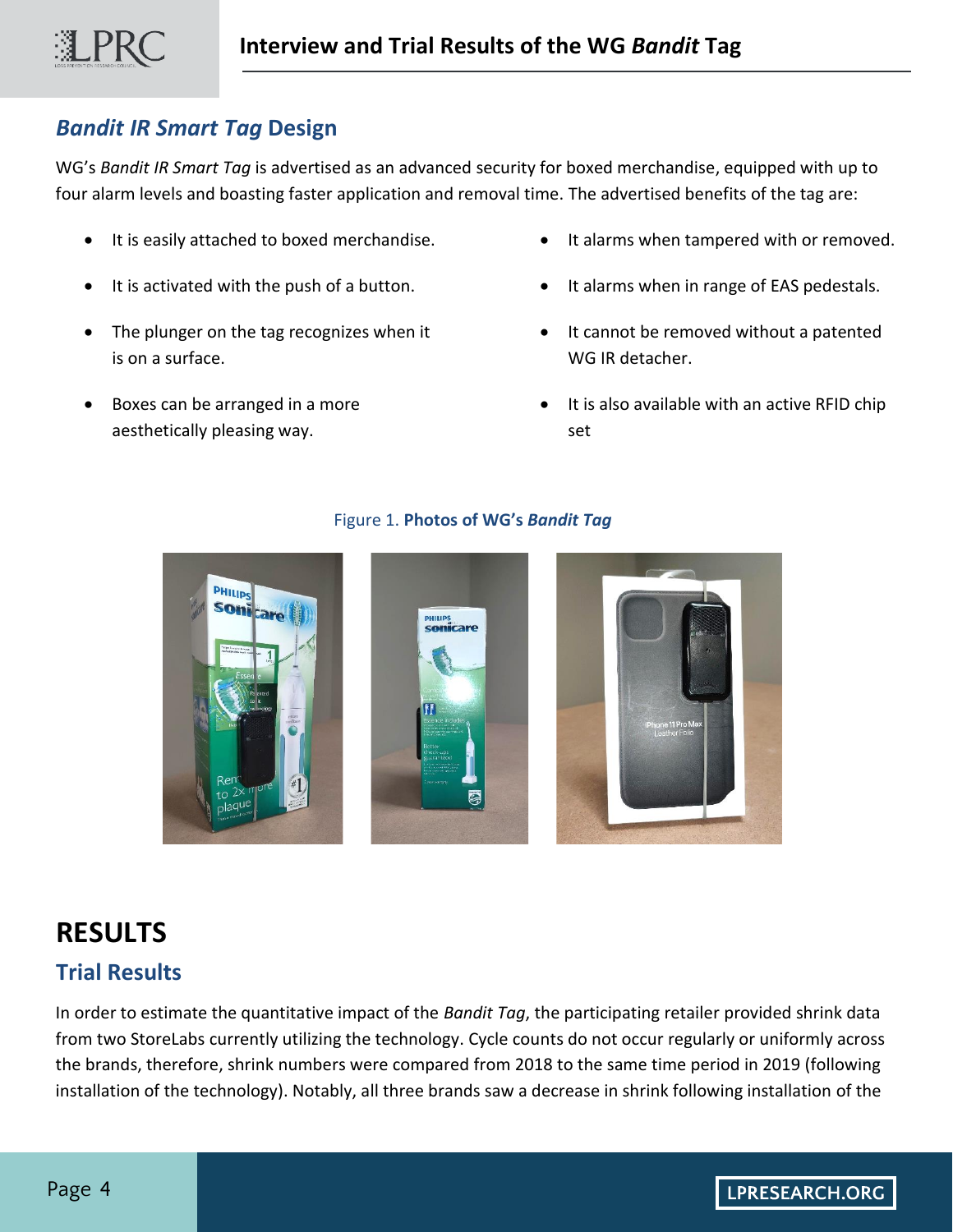*Bandit Tag* (see Table 1).

Table 1. **Shrink Results**

|                | <b>Shrink (Percent to Sales)</b><br>September - End FY 2018 | <b>Shrink (Percent to Sales)</b><br>September - End FY 2019 |
|----------------|-------------------------------------------------------------|-------------------------------------------------------------|
| <b>Brand A</b> | $-1.76%$                                                    | 0.00%                                                       |
| <b>Brand B</b> | -55.79%                                                     | $-1.68%$                                                    |
| <b>Brand C</b> | $-1.97\%$                                                   | $-1.59%$                                                    |
| Average        | $-7.08%$                                                    | $-3.80%$                                                    |

## **Offender Feedback**

Ten self-admitted shoplifting offenders were recruited and screened by an LPRC Research Scientist. They were asked to meet in the StoreLab, where they were escorted into one of two aisles with products protected by the *Bandit Tag* and asked a series of questions*.* First, they were asked if they had noticed *any* anti-theft or loss prevention technologies in the store. Once they began looking for devices, 60% of respondents specifically identified the *Bandit Tag* technology (see Figure 2). When asked, all respondents were able to correctly identify the technology as an anti-theft device.



Next, they were asked to describe the mechanisms of the *Bandit Tag.* Three of the offenders (30%) correctly identified *all* the ways the technology prevents theft. One overestimated it, stating that they believed it to be a

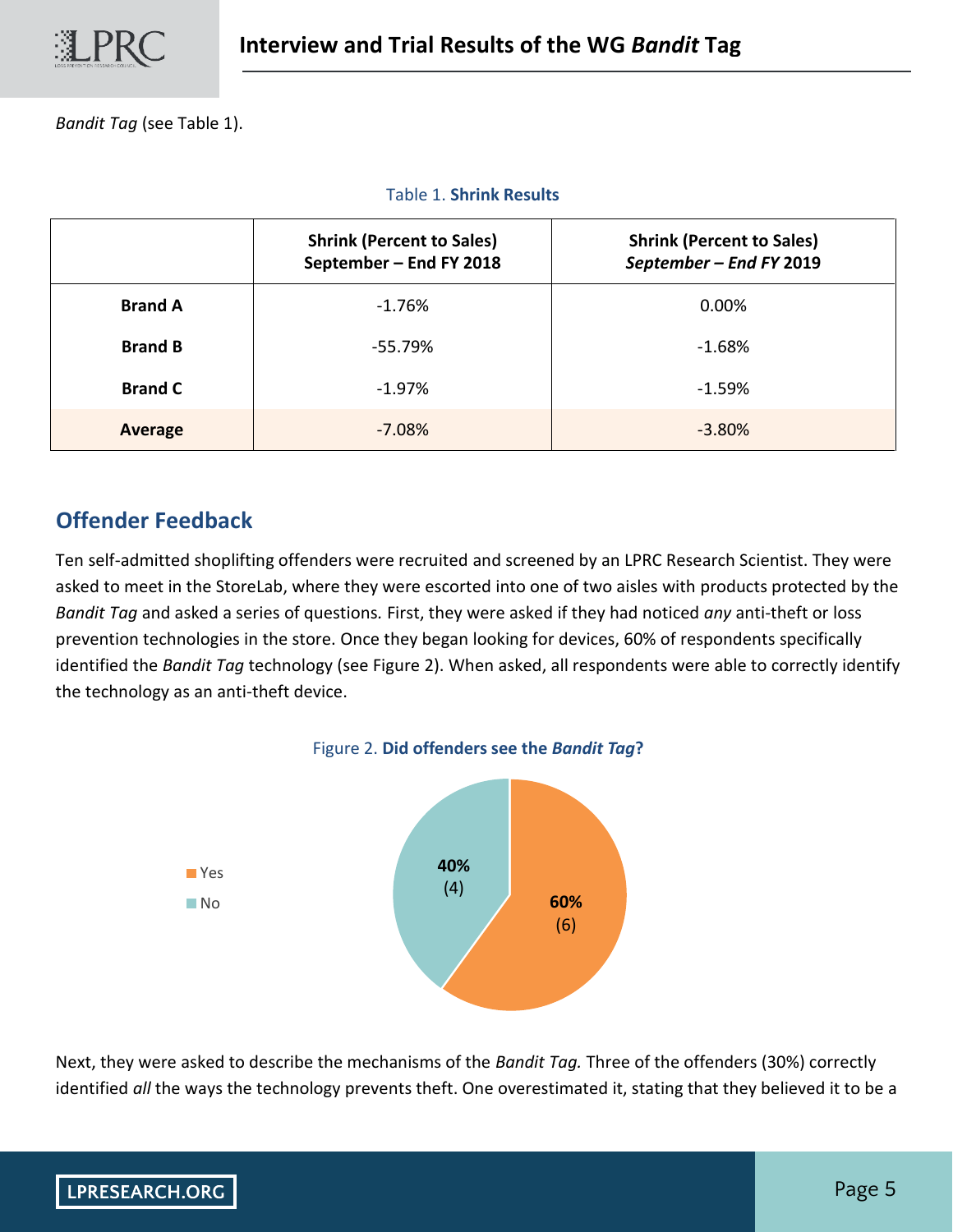GPS tracking device. Six of the offenders (60%) underestimated the capabilities of the *Bandit tag*. Of those, four of the six did not realize that cutting the band or removing the device would also set off the alarm itself, and one thought it could be easily removed with a traditional magnet detacher as opposed to the patented WG detacher.



#### Figure 3. **Do the offenders understand the mechanisms of the** *Bandit Tag***?**

We also wanted to test the deterrent power of the WG technology. First, shoplifting offenders were asked what their reaction would be if they entered a store using the *Bandit Tag*. The responses were open-ended and coded based on the content; therefore, offenders could react in multiple different ways. Of the ten offenders, one (10%) indicated that they would not steal *at all* if they saw the technology on the target item, suggesting that the technology is a specific deterrent for that offender. Seven offenders (70%) reported that they would take an unprotected product in the *same* product category, and three (30%) would take an unprotected item in a *different* product category. However, one offender (10%) would not be deterred from stealing that day (see Figure 4). When asked how likely they would be to steal an item protected by the *Bandit Tag*, the average response was 2.4 out of 5, meaning offenders were "somewhat unlikely" to attempt to steal that product.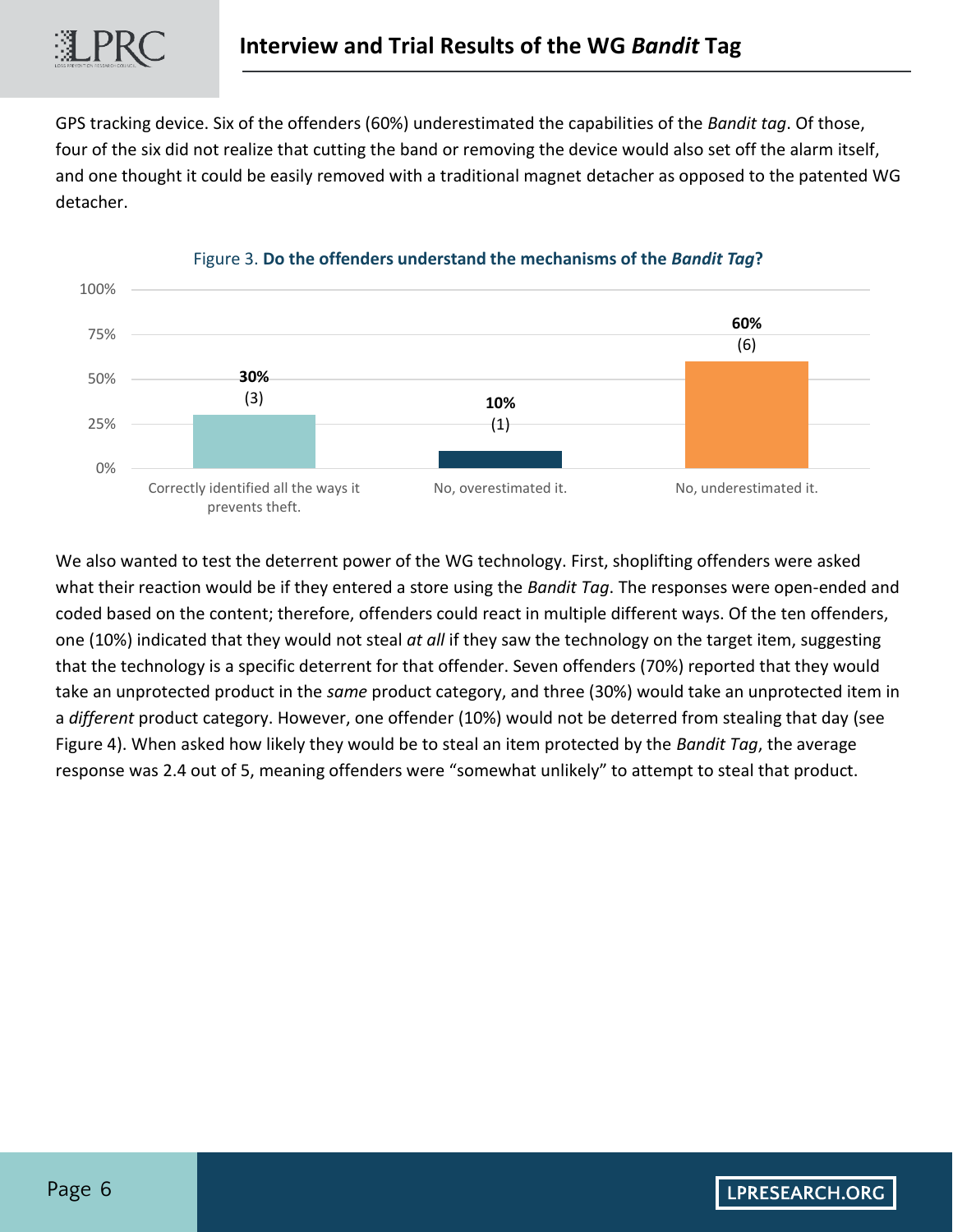



#### Figure 4. **Offender Reactions to the** *Bandit Tag* **(Coded)**

Next, the offenders were asked to compare the deterrent effect of the Bandit tag to other LP security solutions. On average, the *Bandit Tag* was rated as *more of a deterrent* than CCTV, EAS, RFID, and public view

Different Categoy

Same Categoy

monitors (PVMs) (See Figure 5).



Figure 5. **Offender Comparison of the** *Bandit Tag* **to other LP Solutions** 

Finally, the offenders were asked if they had any suggestions on how to make the technology more *noticeable,*  make the function *easier to understand,* and make it more of a *deterrent*. The responses included:

- **Improving Noticeability:**
	- o *Double up on straps (40%)*
	- o *Add lights or make it colorful (30%)*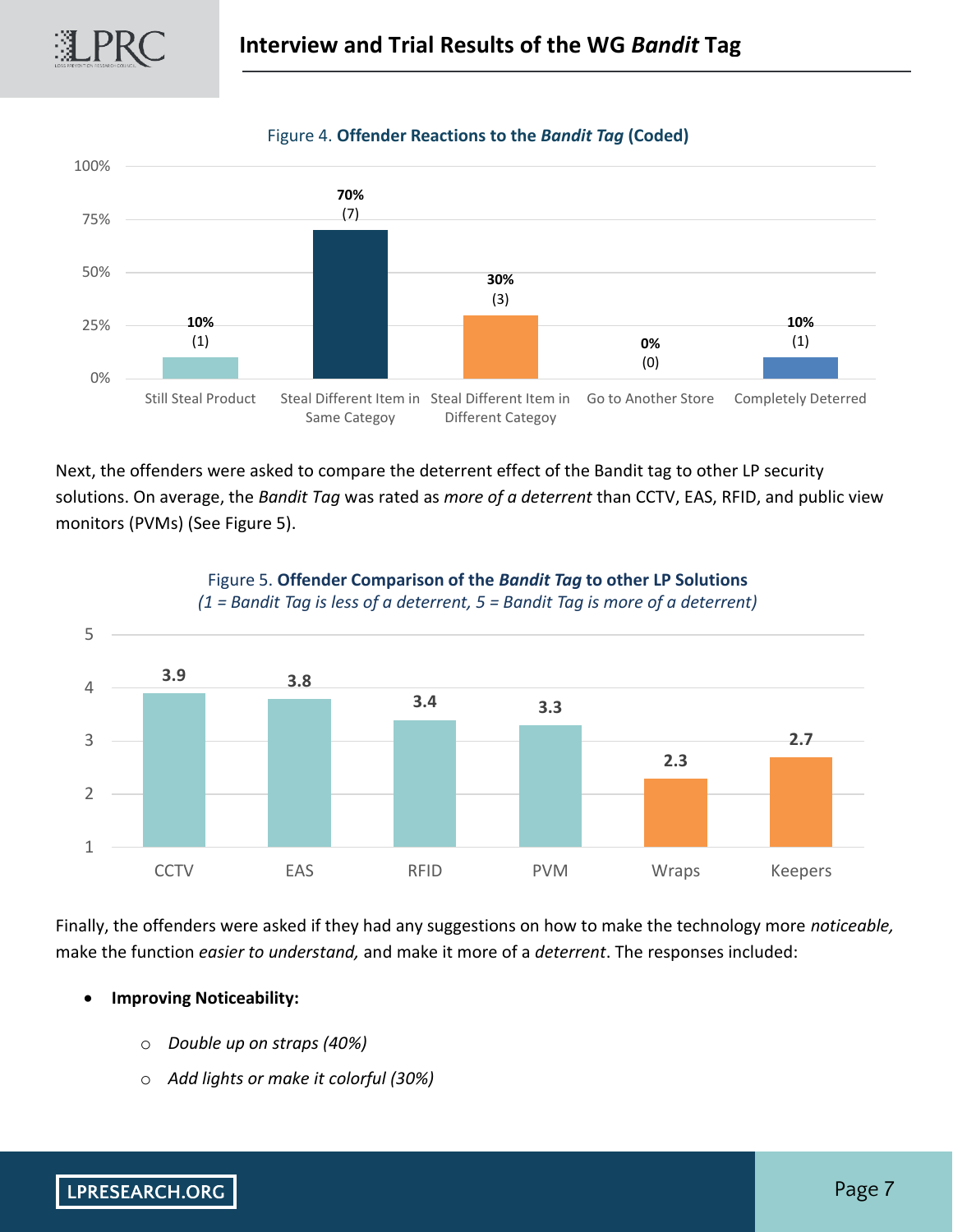- o *Make it less noticeable (20%)*
- o *Make it more sensitive (10%)*
- o *Add signage to device (10%)*
- **Improving Understandability:** *For understandability, most offenders (50%) were pro-signage and one was anti-signage. Suggestions included:*
	- o *"[Add a warning], i.e. device activates when tampered with"*
	- o *"[Add a warning], i.e. audible protection if tampered"*
	- o *"[Add a warning], i.e. WARNING: device alarms if tampered"*
	- o *"The beep should be enough. If you have a sign people just feel like it's bulls\*\*\*. You want to test it out yourself"*
- **Improving Credibility:**

③LPRO

- o *"Make sure all four corners are covered"*
- o *"Make sure employees quickly react anytime the device is activated"*
- o *"Make it tighter so it is sure to alarm. Without the knowledge of what it does, I wouldn't be deterred"*
- o *"Link it to the security company"*
- o *"Make it harder to get off the box and keep a record of who sets them off"*

### **Customer Feedback**

Next, we wanted to see how customers reacted to the *Bandit Tag* technology. Thirty customer intercepts took place at the StoreLab. Customers were first shown the technology and were asked whether they had seen the technology in-store before. A majority (66.7%) hadn't noticed the *Bandit Tag* before (see Figure 6). Next, they were asked how they think the technology operates. Of the thirty respondents, two (6.7%) did not know what the device did. The most common response was that the tag would alert at the door/pedestals. Some customers overestimated the capabilities of the tag, for example, one customer thought the tag would "*set off the EAS gates and alert the polic*e", while another thought the tag "*might explode with color if you try to remove it.*" One customer (3.3%) underestimated the tags capabilities, stating that it "*would slip right off*."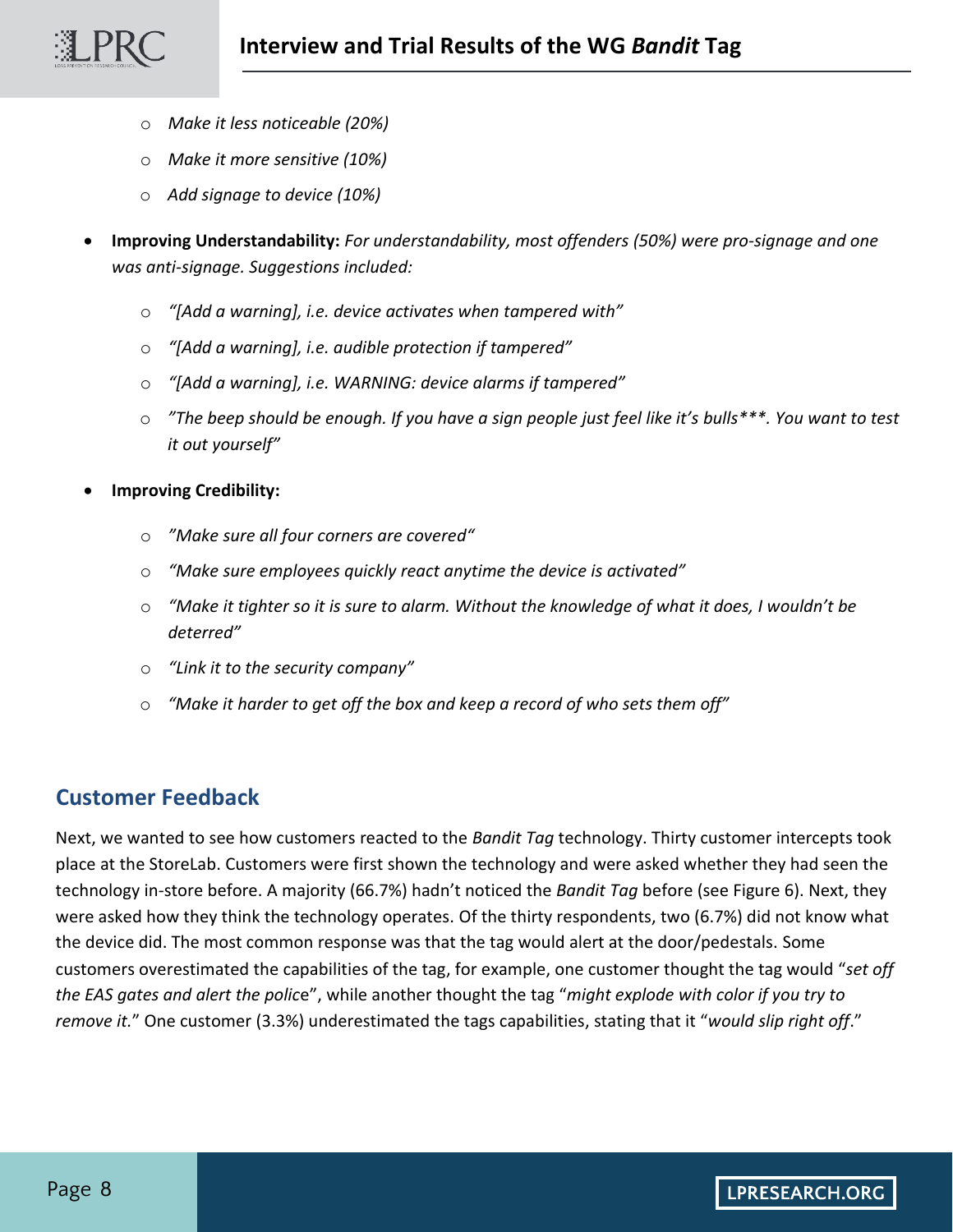

#### Figure 5. **Had you noticed this technology in-store before?**

Customers were then asked about their initial opinions of the technology in an open-ended question. Overall, the comments were positive. Twenty-one customers (70%) gave general positive comments including things like: *"good idea"*, *"cool technology"*, and *"neat idea".* Two of the customers with previous retail experience went on to say that they wished they had the device in their stores. Others also added that they appreciated that the device did not allow people to tamper with the make-up:

- *"I'm curious if this is a fool-proof way it works. I used to work in make-up, and we had a lot of theft. This probably would have helped."*
- *"Nice knowing no one has touched your make-up though."*
- *"I like that I can move it around on the package so I can read [the description]."*
- *"[I have] no problem with anything that cuts theft and keeps prices low"*
- *"Pretty cool. Helps keep everything from being so expensive and being stolen."*

While the customer insights were mostly positive, two customers (6.66%) express minor concerns:

- *"Slightly inconvenient, but I'm all for it, if it prevents theft."*
- *[Device Alarms] "Good idea. Maybe if you have a full cart of items it could alarm. If you drop it would it alarm? I would be scared to touch it. I AM scared to touch it."*

Next, we asked customers how safe and comfortable they felt in the presence of the technology compared to other shelving units, where 1 is "not at all safe/comfortable" and 5 is "very safe/comfortable". Only one customer indicated that they felt "much less comfortable" and this was after the customer took the tag off the product and it alarmed. However, the majority (97%) reported being "comfortable" to "very comfortable" and "safe" to "very safe" around the device (see Figure 6).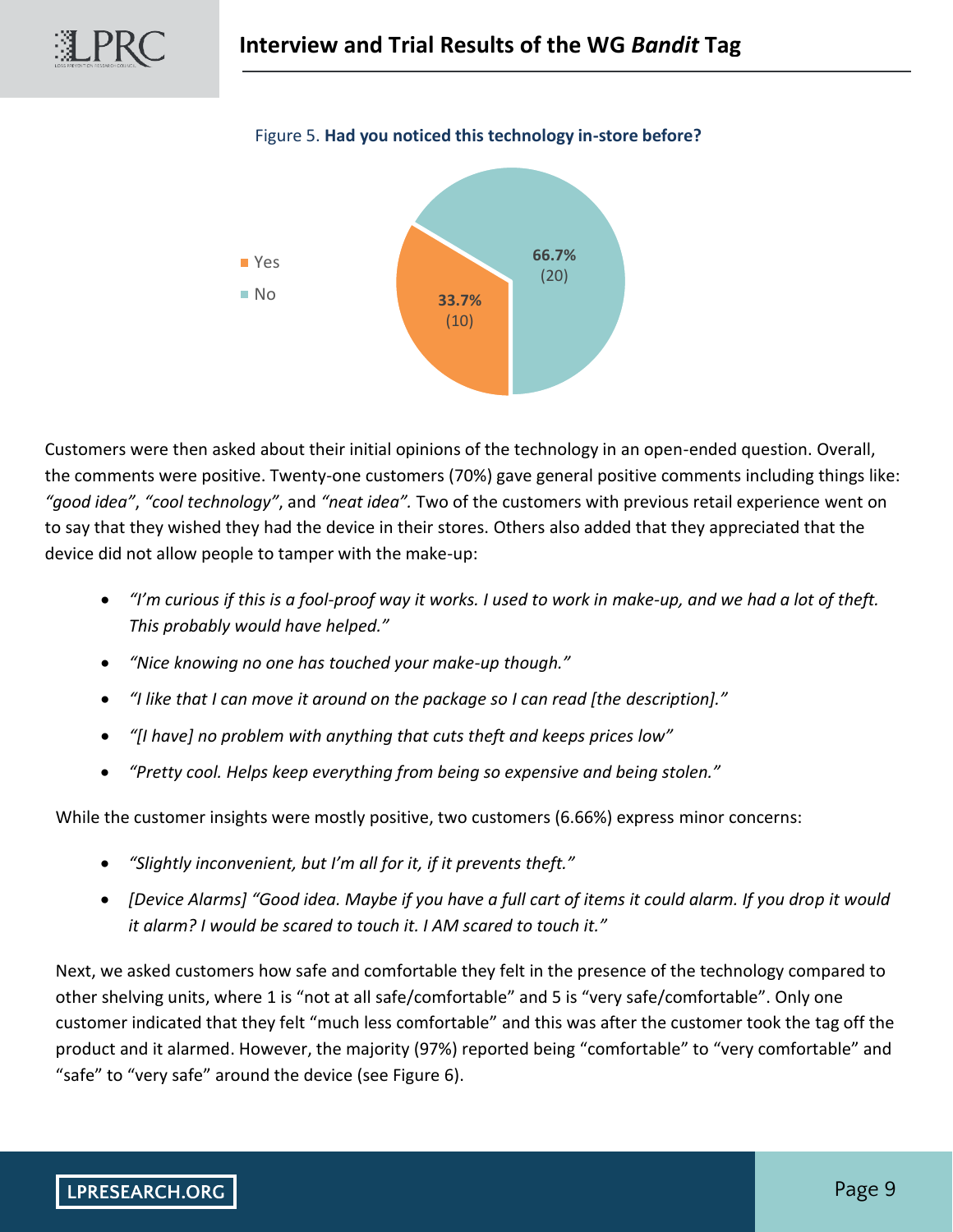



Figure 6. **Customer Safety/Comfort with the** *Bandit Tag*

Then, we asked customers to rate the following statements on their agreement from 1 ("strongly disagree") to 5 ("strongly agree"):

| Table 2. Customer Agreement on Statements Related to the Bandit Tag |  |  |  |  |  |
|---------------------------------------------------------------------|--|--|--|--|--|
|---------------------------------------------------------------------|--|--|--|--|--|

| <b>Statement</b>                                                | <b>Average Rating (Out of 5)</b><br>4.73<br>Agree to Strongly Agree |  |
|-----------------------------------------------------------------|---------------------------------------------------------------------|--|
| This technology is noticeable.                                  |                                                                     |  |
| This technology is easy to understand.                          | 4.90<br>Agree to Strongly Agree                                     |  |
| This technology effectively prevents theft.                     | 4.70<br>Agree to Strongly Agree                                     |  |
| I like this technology.                                         | 4.57<br>Agree to Strongly Agree                                     |  |
| I would be less likely to shop at a store using this technology | 2.00<br>Disagree                                                    |  |

Lastly, we asked customers what we could do to improve the technology in an open-ended question. Half of the customers said that the tag was good as it is and did not need improvement. One participant in that group stated: "*Nothing. Doesn't matter to me. If you are a thief it matters, if not it doesn't*." Three participants suggested adding signage or education to the product. Some useful quotes from this category are below:

瀷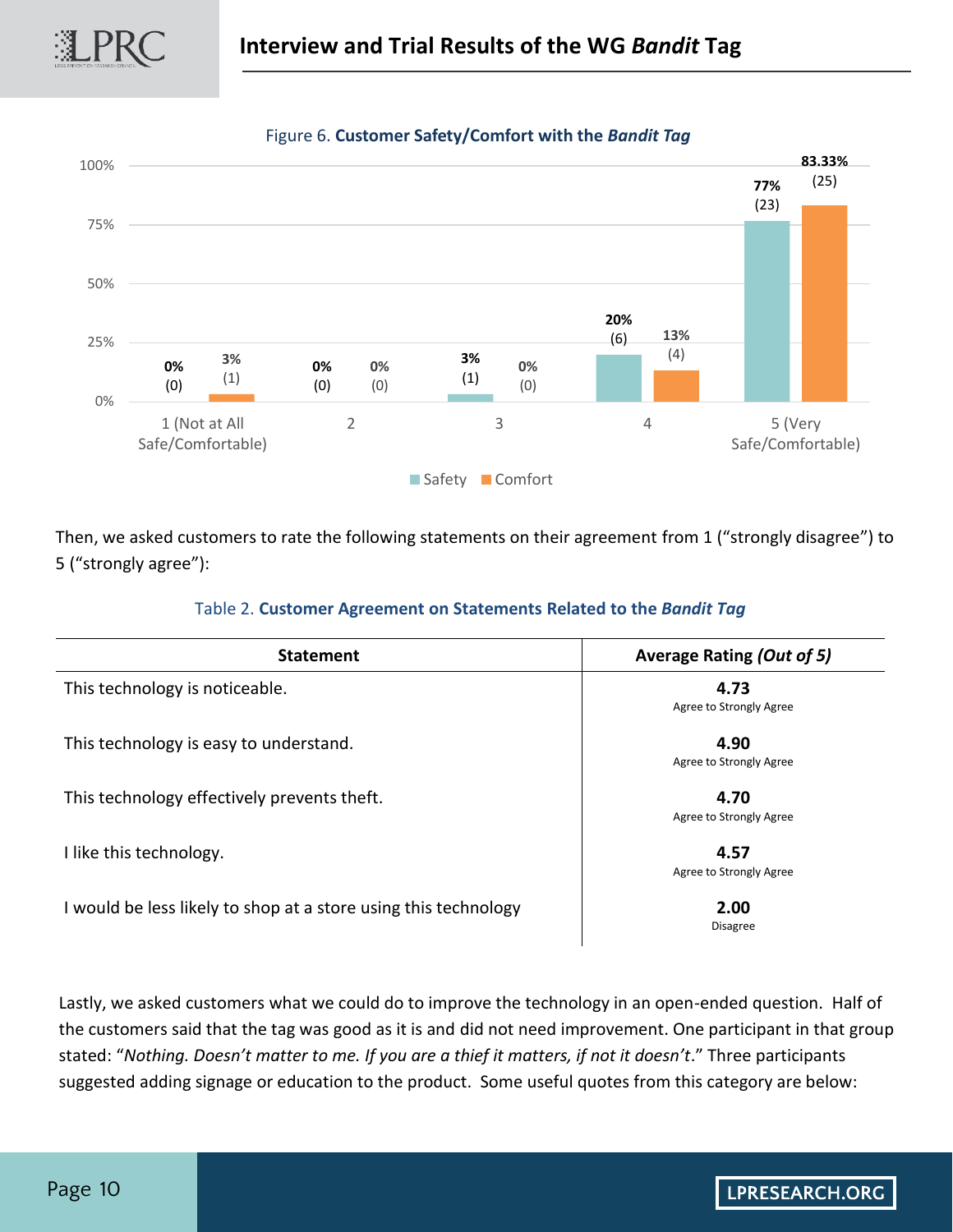- *"Education. Signage telling me what it is. Approaching it less anti-theft and more anti-tampering, I'd view it as a positive. If it's anti-theft, I'd think less of the store if it's being robbed."*
- *"It's okay. Wouldn't have noticed it if you hadn't told me about it. Would've missed it if I wasn't told. Maybe a sign?"*
- *"Add a label saying something like "this device can be moved but not lifted."*

Several individuals gave other suggestions on how to improve the product. The following quotes were some of the most insightful ideas:

- Make it smaller/less noticeable (20%)
- Improved associate training (6.7%)
- Improve the alert (3.3%)
- Make the band more intimidating (6.7%)

## **Associate Feedback and Results**

Finally, ten associates working in the StoreLab were interviewed to gather their feedback on the *Bandit Tag*. The associates worked at the current store for an average of about 15.6 months, where the shortest amount of time was 2 months, and the longest an employee worked there were about 11 years.

The associates were first asked whether the technology positively or negatively impacts their ability to provide customer service. The average score was a 4 out of 5, indicating that associates generally believed that the *Bandit Tag* positively impacts their ability to serve customers (see Figure 7). Notably, none of the associates thought that the technology would negatively impact their customer service.



#### Figure 7. **How does this technology affect your overall ability to provide customer service?**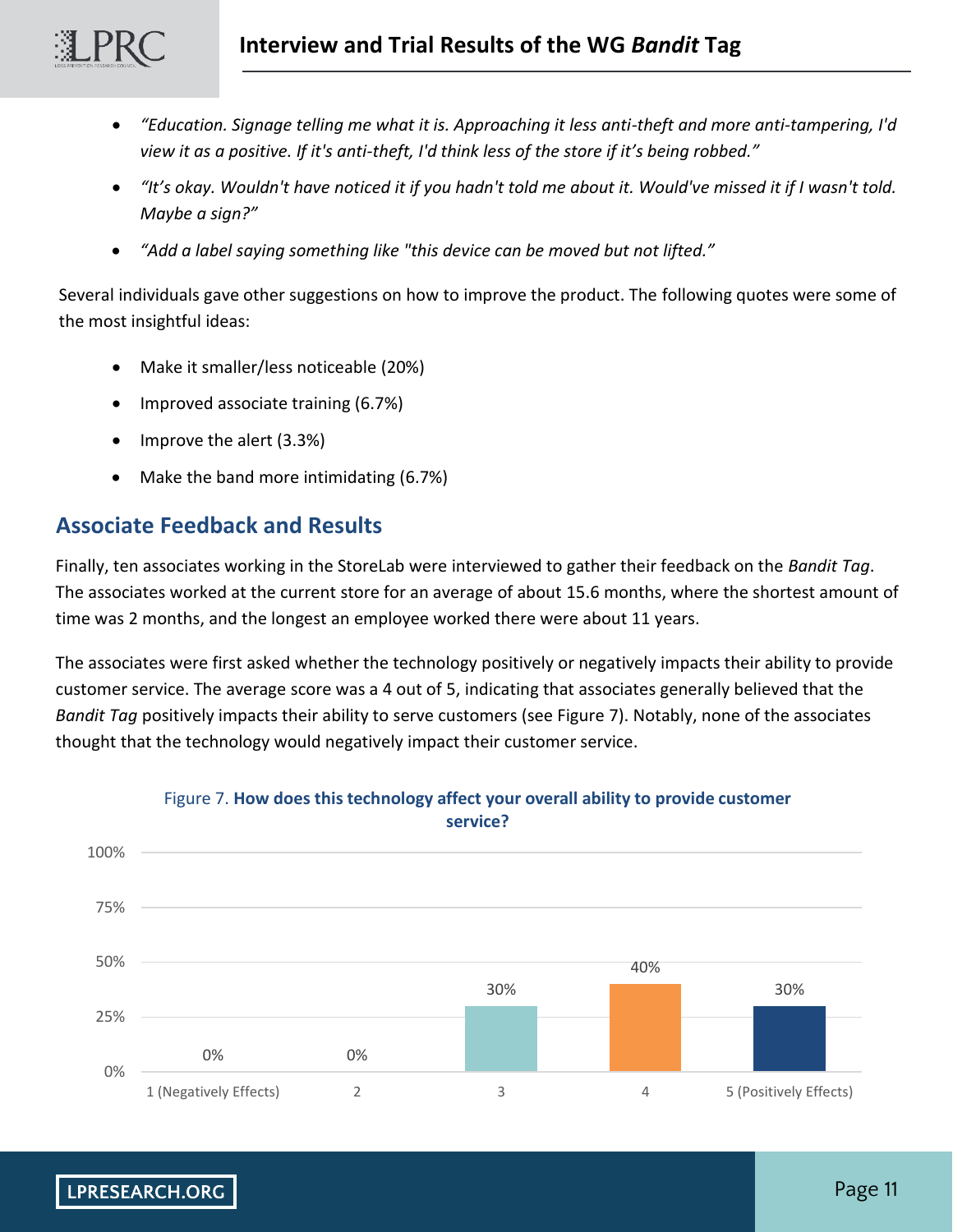Importantly, none of the associates stated that the Bandit Tag hindered their job. Associates reported that they rarely get approached by customers about the technology (1.4 out of 5). They were also asked if they thought the Bandit Tag was effective at deterring theft. 60% of associates stated that the tag was *very effective*, 30% stated the tag was *effective*, and 10% said *neutral*. One associate stated, *"if someone wants to walk out, they will; but we've seen less theft in the areas protected by these tags."* Associates were then asked to compare the Bandit Tag with other technologies used in their store including PVMs and CCTV (see figure 8).



#### Figure 8. **Percentage of Associates Preferring the** *Bandit Tag* **Over Alternative Technologies.**

On average, associates slightly preferred the *Bandit Tag* over CCTV (3.4 out of 5) and PVMs (3.7 out of 5). When asked for more detail on their preference of the Bandit Tag over CCTVs or PVMs, associates tended to appreciate the utility of all technologies:

- *"Both [CCTVs and Bandit Tag] are useful. Tags are useful for prevention, and cameras are good for investigation."*
- *"Cameras help you see who, but the tags help you hear where."*
- *"Both are good for different reasons. I can hear the tags, but cameras have to be watched."*

Some associates stated that the cameras were not effective because they had to be watched:

- *"Because you'd have to watch the cameras [for them to be effective]"*
- *"You can't always keep your eyes on a monitor."*